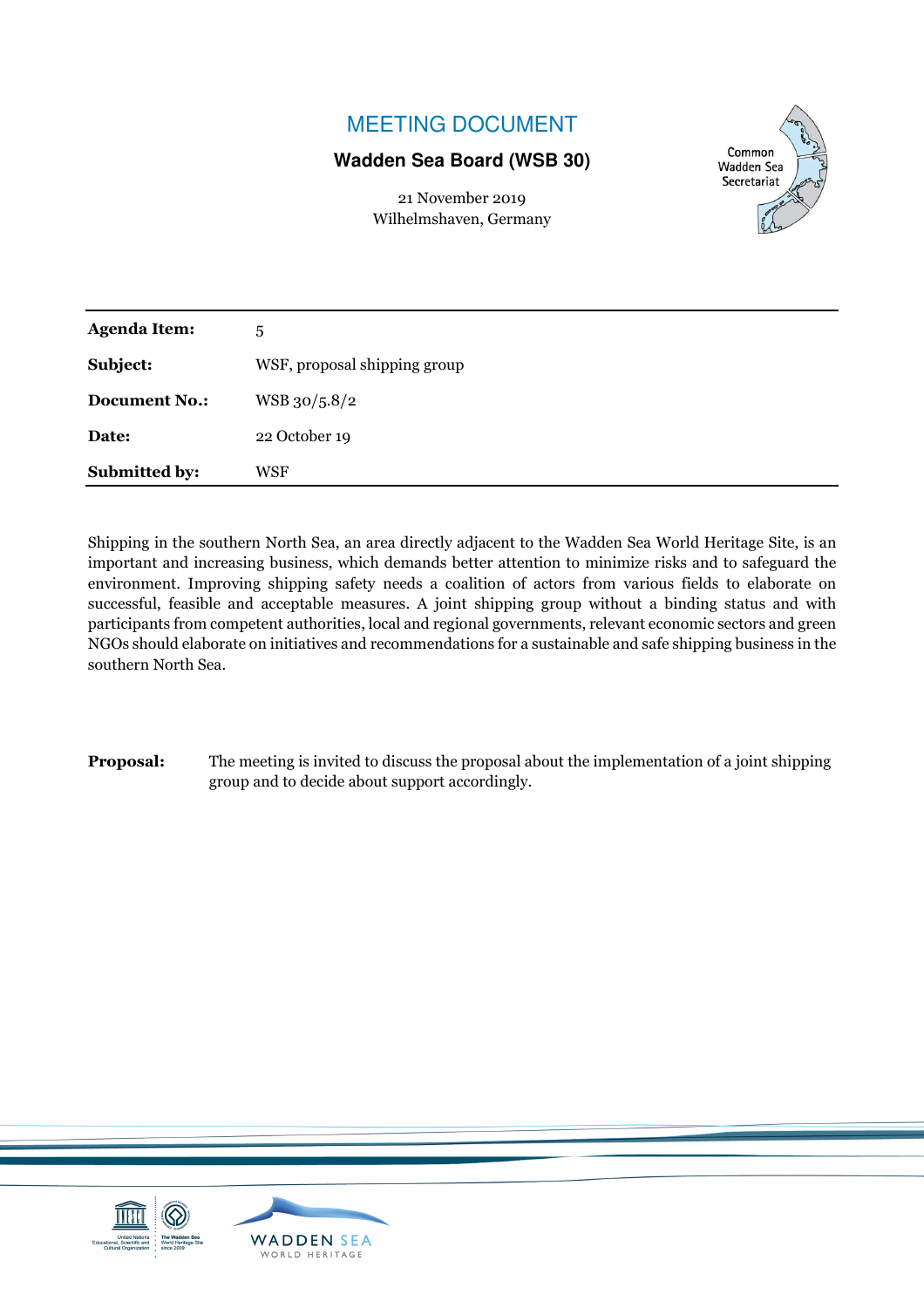# **Proposal joint shipping group TWSC and WSF**

#### **Background**

In October 2002, the Wadden Sea was designated as a Particularly Sensitive Sea Area (PSSA) by the International Maritime Organization (IMO), because of its outstanding universal value in combination with its vulnerability to international shipping activities. The adjacent North Sea is one of the world's busiest international shipping areas. The designation should assist the bordering countries in further protecting and using the area in a sustainable way.

Despite the considerable progress made in the improvement of shipping safety and the environmental protection measures to minimize maritime pollution, shipping will continue to be a potential source of risk for damaging the Wadden Sea and adjacent coastline. Recent incidents like accidents and near collisions and the loss of cargo as well as off-shore developments, increasing ship traffic and the responsibility for the Wadden Sea World Heritage Site require new attention and awareness to the shipping sector.

#### **Tønder Declaration**

The concerns about safety was also an issue in the Tønder Declaration of 2014. It was stated that the implementation of the work on shipping safety by both the Task Group Shipping and the Shipping Group under the Wadden Sea Forum should continue ("continue the dialogue between the competent shipping and nature conservations authorities and stakeholders in order to achieve an even higher level of safety and cooperation").

Even though the WSB and the WSF supported the implementation of joint shipping group in order to implement the agreements of the Tønder Declaration, it came unfortunately not into force. On administrative level, a maritime advisory group (MARAD) was established to evaluate the implementation of the operational plans, which were part of the Tønder Declaration. In retrospect it could be concluded that with regard to shipping safety, no further progress was made on trilateral level.

#### **Incidents**

Recent incidents like accidents and near collisions and the loss of cargo as well as off-shore developments, increasing ship traffic and the responsibility for the Wadden Sea World Heritage Site require new attention and awareness to the shipping sector.

In 2016 the vessel "Thetis D" lost 16 container adjacent the East Frisian islands. Also in 2016 the container vessel "CSCL Indian Ocean" run aground in the river Elbe and was aground for 6 days. In 2017 the container vessel "Munkebo Maersk" lost 5 container and in the same year the "Glory Amsterdam" grounded north of the island Langeoog. Recently, the "MSC Zoe" lost 350 container north of the Dutch Wadden islands.

#### **Actions and measures**

These are some examples, which demonstrate the risks of ship accidents for the Wadden Sea. Besides a sound emergency management, preventive measures are necessary to improve shipping safety in the southern North Sea. As the Wadden Sea is a PSSA since 2002, additional protective measures as well as its feasibility should be discussed. In order to get an idea of what is meant, some examples of measures are named:

- Extension of PSSA
- Changes of shipping routes, additional traffic separation schemes
- Extended pilot requirements
- Under keel clearance restrictions
- Mandatory transmitters for containers
- Incentives for vessel certification (Blauer Engel)